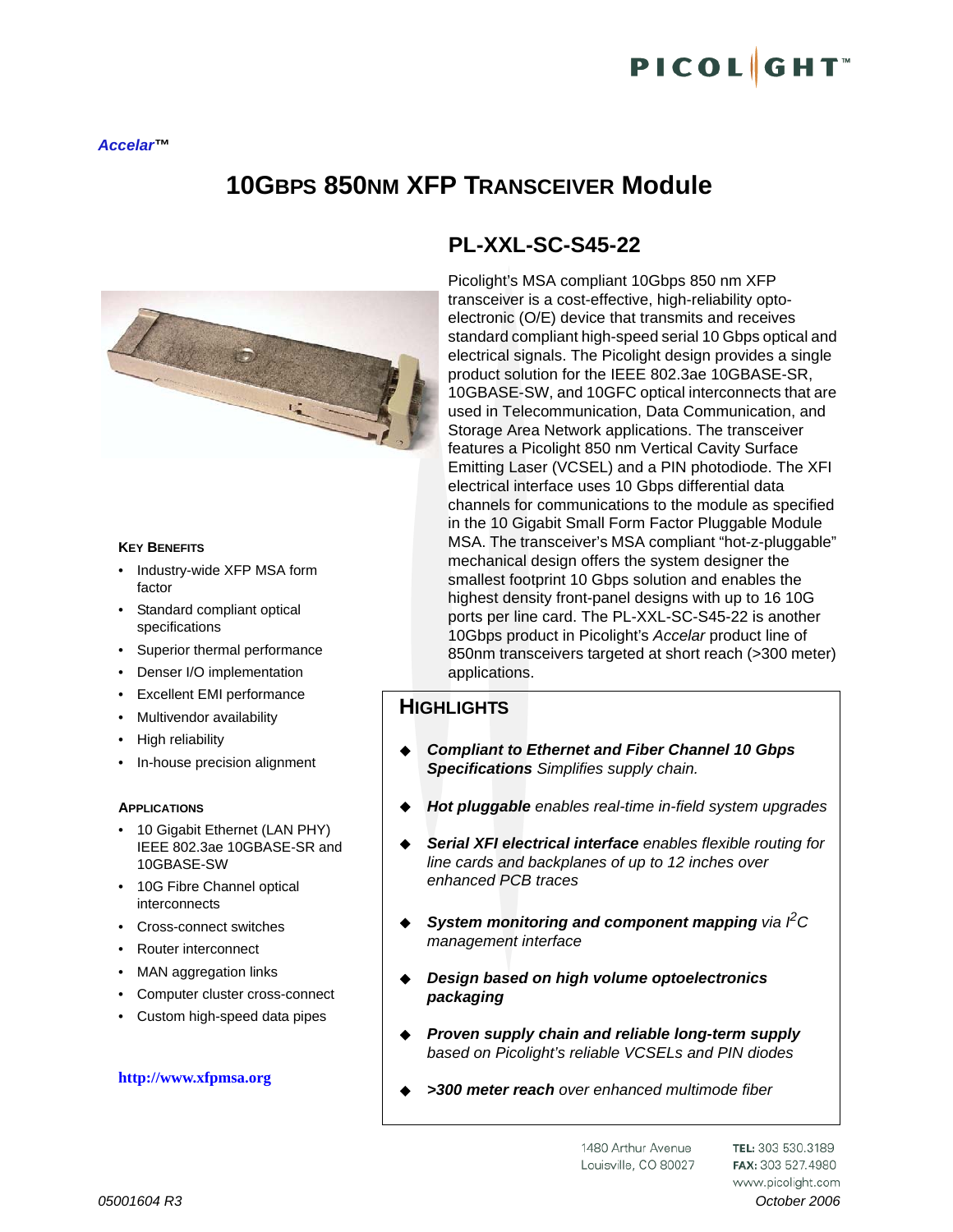#### **PL-XXL-SC-S45-22 FEATURES AND SPECIFICATION HIGHLIGHTS:**

- Incorporates a directly modulated 850nm Picolight oxide VCSEL
- Low power consumption (< 2.0 W max.)
- Mechanical design features compliant with XFP MSA v 3.1
- Center-pull bail mechanism for consistent installation and removal
- 0°C To 70°C case temperature operating range
- 9.95 Gbits/s to 10.75 Gbit/s serial optical and electrical interface
- LC receptacled optical connector
- Durable plastic bail delatch mechanism
- 30 pin XFP compatible connector
- System and line-side loopback modes
- Loss of Signal (RX\_LOS) Indicator
- Transmitter Disable (TX\_DIS) pin
- Power Down (P\_Down) pin.
- Module De-select, Module Absent, and Module Not Ready pins
- XFI compatible electrical interface, single differential channel operating at up to 10.75 Gbit/s
- Bit error rate  $< 1 \times 10^{-12}$
- $\cdot$  I<sup>2</sup>C interface with XFP-compliant diagnostic functions
- 5V, 3.3V, and 1.8V power supplies
- IEC 60825-1 Class 1 laser eye safe
- FCC Class B compliant
- ESD Class 2 per MIL-STD 883 Method 3015

# **ORDERING INFORMATION**





DIMENSIONS ARE REFERENCE ONLY IN MM

### PL-XXL-SC-S45-22 MECHANICAL FOOTPRINT.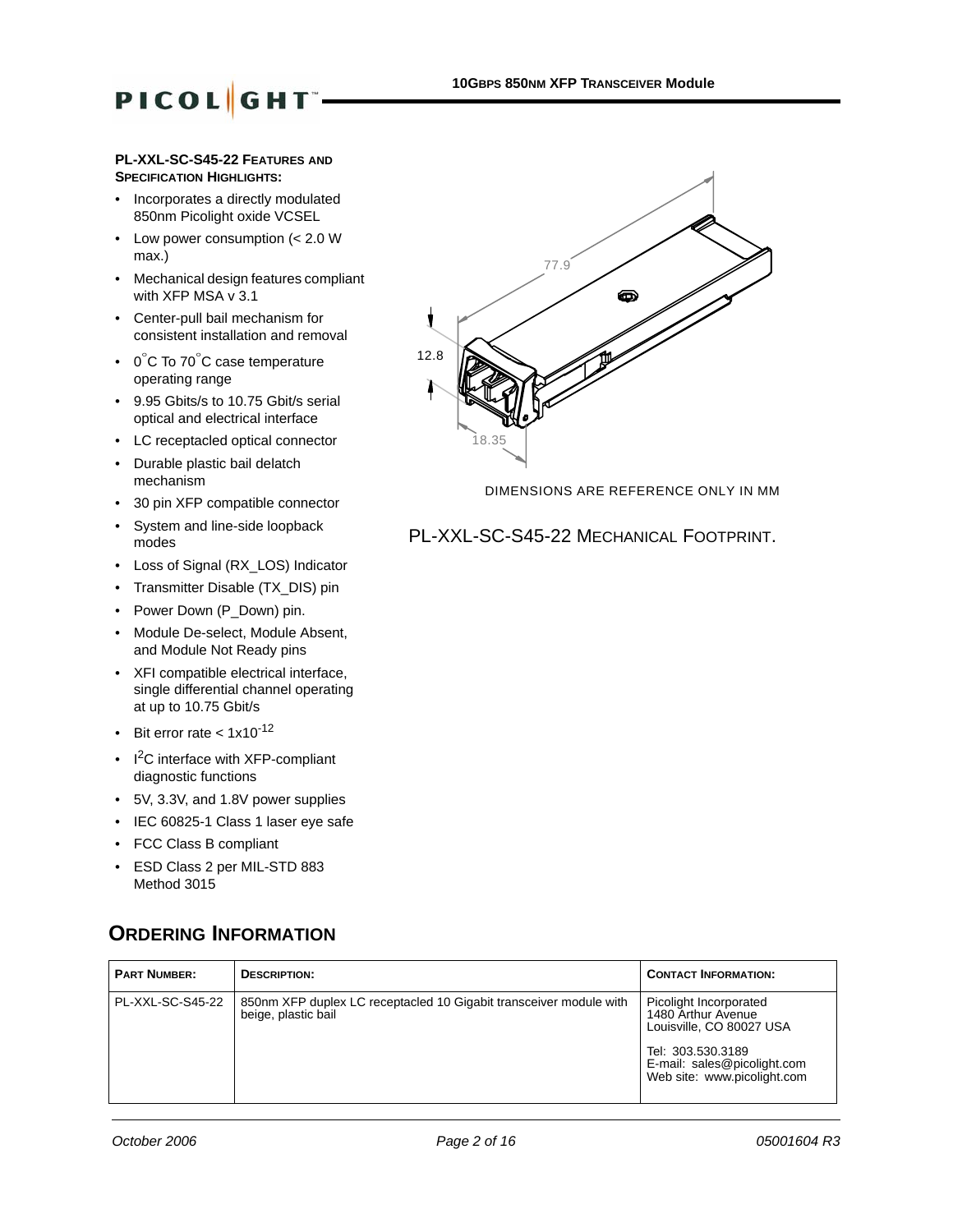## SECTION 1 **FUNCTIONAL DESCRIPTION**

The PL-XXL-SC-S45-22 850 nm VCSEL-based 10 Gigabit XFP transceiver is a full duplex serial electric, serial optical device with both transmit and receive functions contained in a single module. It is designed to be compliant with IEEE 802.3ae 10GBASE-SR, 10GBASE-SW (300 m), and 10 G Fibre Channel specifications. The transceiver is also fully compliant with the XFP 10 Gigabit Small Form Factor Pluggable Module Revision 3.1, Multi-Source Agreement. This device is the ideal solution for high density, cost effective 10Gbps 850nm multimode-mode fiber (MMF) interconnects. A block diagram of the PL-XXL-SC-S45-22 transceiver is shown in Figure 1 below.

The PL-XXL-SC-S45-22 XFP transceiver has several low-speed interface connections including a 2 wire serial interface. These connections include; module not ready (Mod\_NR), module deselect (Mod\_DeSel), Interrupt, transmitter disable (TX\_DIS), module absent (Mod\_ABS), receive loss (RX\_LOS), and power down/reset (P\_Down/RST).

#### **FIGURE 1 PL-XXL-SC-S45-22 XFP TRANSCEIVER BLOCK DIAGRAM**



Two loopback modes are available through the two-wire serial interface. The loopback modes are useful to facilitate stand-alone testing. In system loopback mode, data recovered from the system side transmit interface is re-directed to the system side receive interface. This facilitates system side test and debug. In network loopback mode, data recovered from the line side receive interface (optics) is looped to the line side transmitter output back to the fiber.

### **TRANSMITTER**

The transmitter path converts 9.95, 10.3, 10.5, or 10.75 Gbps NRZ electrical data to a standard compliant optical signal. The transmitter accepts a 100 Ohm differential 40 mV peak-to-peak to 1000 mV peak-to-peak 10Gbps CML electrical signal on TD- and TD+ pins. This performance exceeds the XFI "Ziffy" specification in the XFP MSA revision 3.1 specification and provides over 300 mm (12 inches) reach on improved FR4 material (loss tangent of 0.016) and offers greater flexibility to system integrators for host board layout.

Inside the module, the differential signals pass through a signal conditioner with equalization that compensates for losses and deterministic jitter present on the input data stream. A reference clock input (RefCLK+, RefCLK-) is used by the internal PLL to determine line rate and signal lock condition. The Tx clock circuit provides a lock alarm output, failure to lock results in Mod\_NR asserted. The output of the Tx signal conditioner is input to the laser driver circuit which transforms the small swing digital voltage to an output modulation and bias current that drives a directly modulated 850nm VCSEL. The optical signal is engineered to meet the IEEE 802.3ae 10GBASE-SR, 10GBASE-SW, and 10 GFC specifications. Closed-loop control of the transmitted laser power over temperature and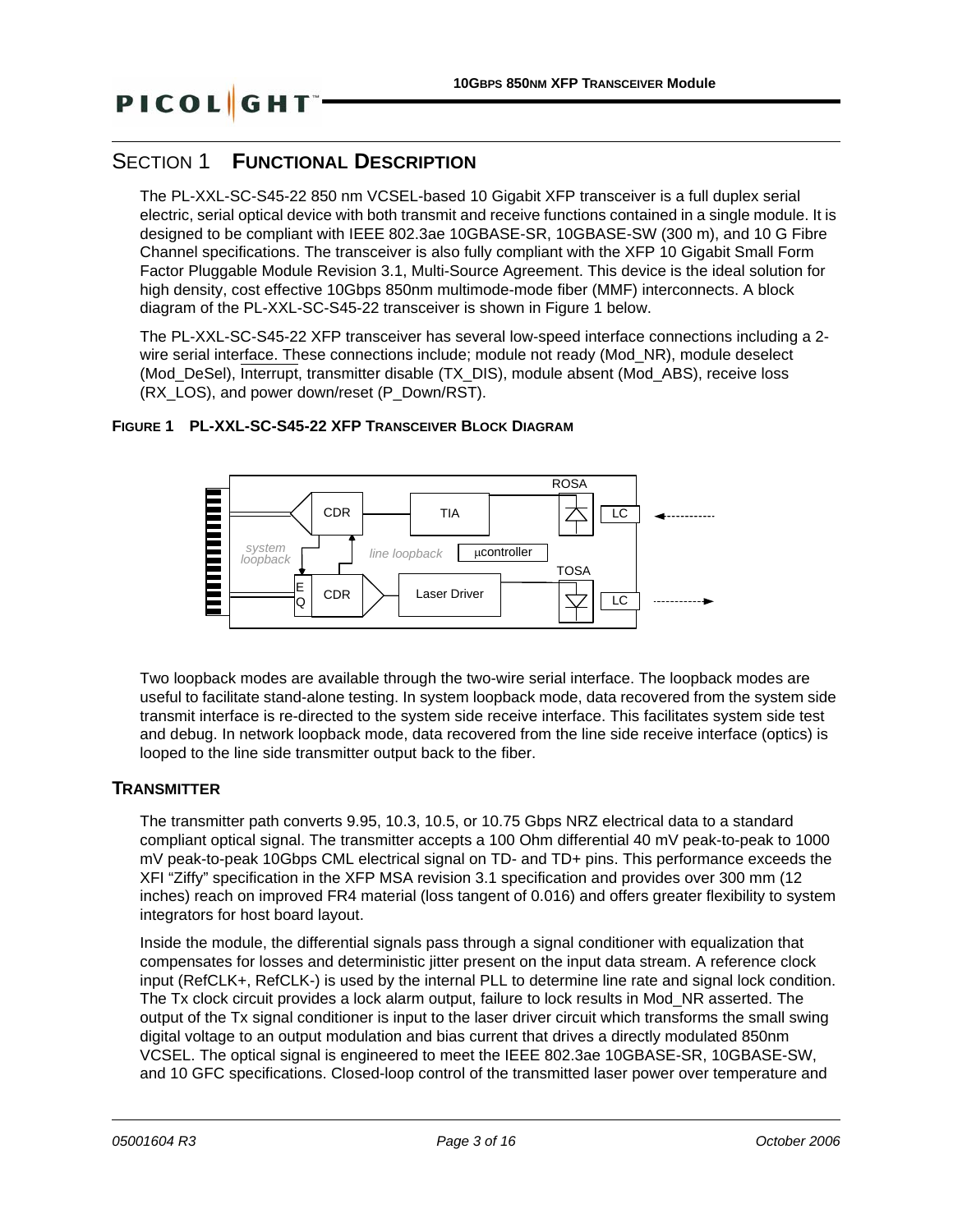voltage variations is provided. An LC connectorized receptacle provides the mechanical interface to the multi-mode fibre plant.

#### **RECEIVER**

The receiver converts incoming arbitrarily encoded serial 9.95, 10.3, 10.5, or 10.75 Gbps NRZ optical data into serial XFI electrical data. An LC connectorized receptacle provides the mechanical interface to the multi-mode fiber plant. A high speed PIN photodiode converts the optical signal into a current which is converted to a voltage in a high-gain transimpedance amplifier. The amplified signal is passed to a signal conditioning IC that provides clock and data recovery. Loss of signal, and signal lock detection is included in the receive circuitry that is reflected in the Mod\_NR status pin. The recovered data is output on the RD+ and RD- pins as a 100 Ohms 250mV peak-to-peak CML signal. The output signal meets the XFP MSA requirements.

#### **LOW SPEED SIGNALING**

Low speed signaling is based on low voltage TTL (LVTTL) operating at a nominal voltage of 3.3V

SCL/SDA: Two wire Serial interface clock and data line. Hosts should use a pull-up resistor connected to Vcc 3.3V on the two-wire interface SCL (clock), SDA (data), and all low speed outputs.

Mod\_NR: Output pin. When asserted high indicates that the module has detected a condition that renders Tx and or Rx data invalid.

Mod DeSel: Input pin. When held low by the host the module responds to 2-wire serial communication commands. When high the module does not respond to or acknowledge any 2-wire interface communication from the host.

Interrupt: Output pin. When low indicates possible module operational fault or a status critical to the host system.

TX DIS: Input pin. When asserted high the transmitter output is turned off.

Mod\_ABS: Input pin. Asserted high when the XFP module is absent and is pulled low when the XFP module is inserted.

RX LOS: Output pin. Asserted high when insufficient optical power for reliable signal reception

P\_Down/RST: Multifunction input pin. The module can be powered down or reset by pulling the lowspeed P-Down pin high. In power down mode no data is transmitted on the optical Tx or the electrical Rx path. The reset pulse is generated on the falling edge of the P-Down signal. Following reset, the internal PLL's must reacquire lock and will cause a Mod\_NR failure.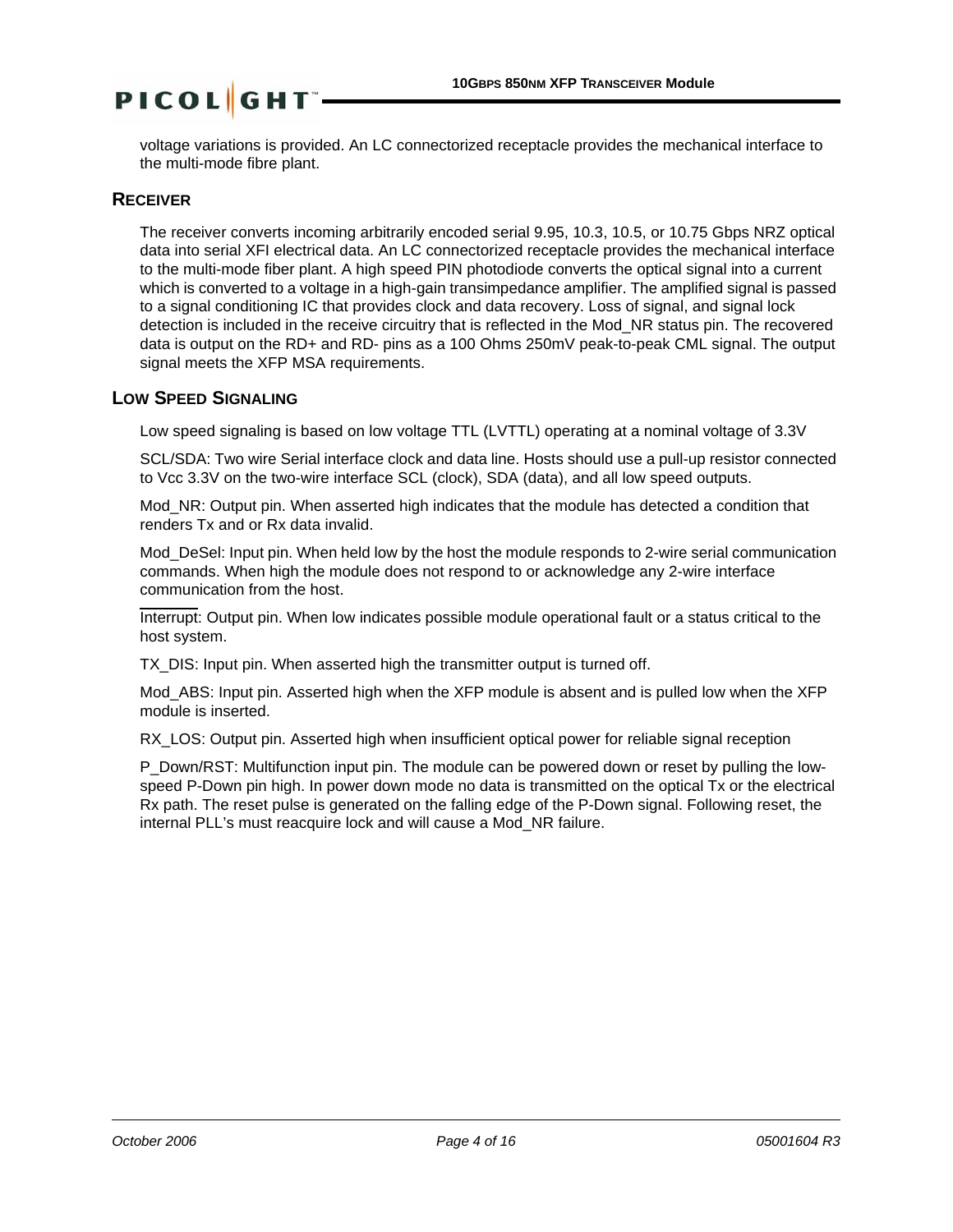# SECTION 2 **APPLICATION SCHEMATICS**

**PICOL**GHT

Recommended MSA connections to the PL-XXL-SC-S45-22 transceiver are shown in Figure 2 below.





Power supply filtering is recommended for the PL-XXL-SC-S45-22 module. To limit wide band noise power, the host system and module shall each meet a maximum of 2% peak-to-peak noise when measured with a 1MHz low pass filter. In addition, the host system and the module shall each meet a maximum of 3% peak-to-peak noise when measured with a high pass filter from 1MHz-10MHz.

A typical board-to-board application using a XAUI based MAC/Framer ASIC is shown below in Figure 3. High-speed serial 10Gbps ASICs will eliminate the need for the SER-DES IC. However, the XAUI implementation offers greater flexibility in layout as the XFI interface is limited to reaches of 12 inches, while the XAUI interface can span over 50 inches on the host PCBA.



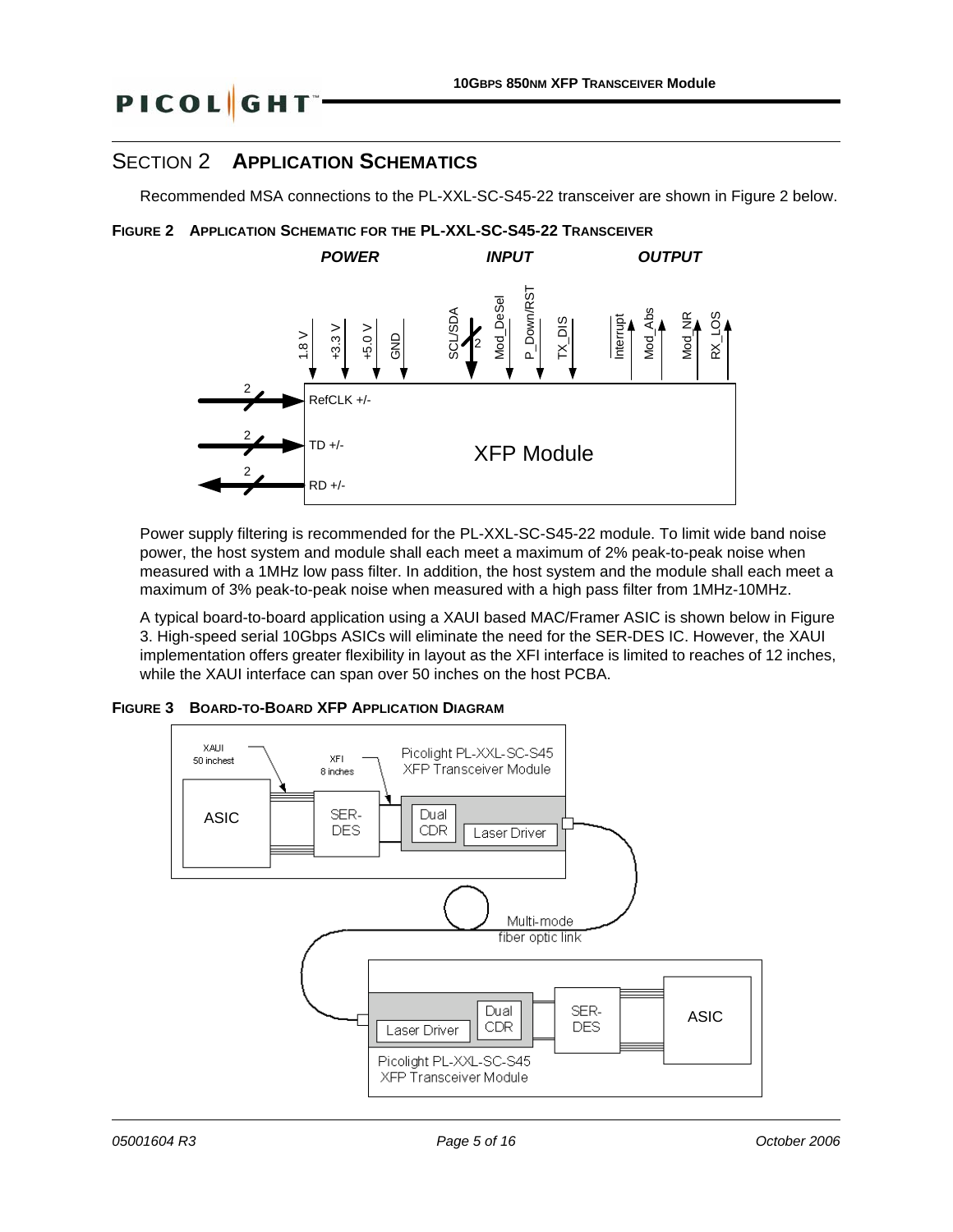# SECTION 3 **TECHNICAL DATA**

**PICOL**GHT

Technical data related to the includes:

- **•** [SECTION 3.1 PIN FUNCTION DEFINITIONS](#page-5-0) ON PAGE 6
- **•** [SECTION 3.2 XFP/XFI REFERENCE MODEL COMPLIANCE POINTS](#page-7-0) ON PAGE 8
- **[SECTION 3.3 ABSOLUTE MAXIMUM RATINGS](#page-7-1) ON PAGE 8**
- **[SECTION 3.4 ELECTRICAL CHARACTERISTICS](#page-7-2) ON PAGE 8**
- **•** [SECTION 3.5 JITTER SPECIFICATIONS](#page-8-0) ON PAGE 9
- **•** [SECTION 3.6 INPUT REFERENCE CLOCK SPECIFICATIONS](#page-9-0) ON PAGE 10
- **•** [SECTION 3.7 TIMING REQUIREMENT](#page-9-1) OF CONTROL AND STATUS I/O ON PAGE 10
- **•** [SECTION 3.8 XFP 2-WIRE INTERFACE PROTOCOL](#page-10-0) AND MANAGEMENT INTERFACE ON PAGE 11
- **[SECTION 3.9 OPTICAL CHARACTERISTICS](#page-11-0) ON PAGE 12**
- **[SECTION 3.10 OPTICAL LINK DISTANCES](#page-11-1) ON PAGE 12**
- **[SECTION 3.11 REGULATORY COMPLIANCE](#page-12-0) ON PAGE 13**
- **•** [SECTION 3.12 PCB LAYOUT](#page-12-1) ON PAGE 13
- **[SECTION 3.13 MODULE OUTLINE](#page-13-1) ON PAGE 14**
- **•** [SECTION 3.14 CONNECTORS](#page-13-0) ON PAGE 14

#### <span id="page-5-0"></span>**3.1 Pin Function Definitions**

#### **TABLE 1 TRANSCEIVER PIN-OUT ON HOST BOARD**

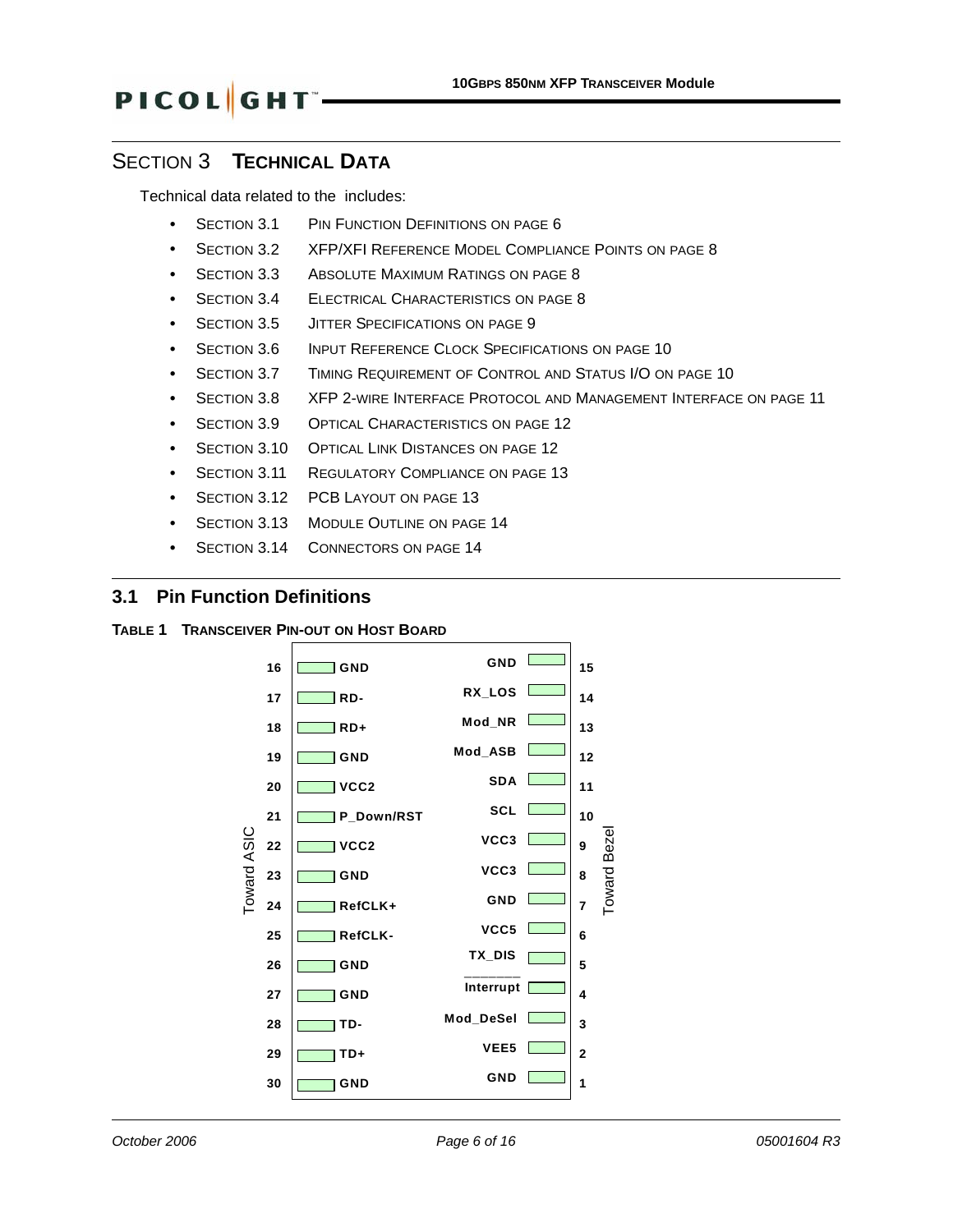# PICOL GHT-

 $\Gamma$ 

| Pin no.        | Type     | Name                   | <b>Description</b>                                                                                            |
|----------------|----------|------------------------|---------------------------------------------------------------------------------------------------------------|
|                |          | GND <sup>1</sup>       | Module Ground                                                                                                 |
| 2              |          | VEE <sub>5</sub>       | Not Used; may be left unconnected (Optional -5.2V Power Supply)                                               |
| 3              | LVTTL-I  | Mod Desel              | Module De-select; When held low allows the module to respond to 2-<br>wire serial interface commands"         |
| 4              | LVTTL-O  | Interrupt <sup>2</sup> | Interrupt; Indicates presence of an important condition which can be<br>read over the serial 2-wire interface |
| 5              | LVTTL-I  | TX DIS                 | Transmitter Disable; Transmitter Laser Source Turned Off                                                      |
| 6              |          | VCC <sub>5</sub>       | +5V Power Supply                                                                                              |
| $\overline{7}$ |          | GND <sup>1</sup>       | Module Ground                                                                                                 |
| 8              |          | VCC <sub>3</sub>       | +3.3V Power Supply                                                                                            |
| 9              |          | VCC <sub>3</sub>       | +3.3V Power Supply                                                                                            |
| 10             | LVTTL-I  | SCL <sup>2</sup>       | Two Wire Interface Clock                                                                                      |
| $\overline{A}$ | 11771100 | $\sim$ $\sim$ $\sim$   | The Miller Letter of the Detail from                                                                          |

┑

**TABLE 2 PIN DESCRIPTIONS** 

 $\overline{\phantom{a}}$ 

| 8  |                  | VCC <sub>3</sub> | +3.3V Power Supply                                                                                                                                                                                                                                                                           |
|----|------------------|------------------|----------------------------------------------------------------------------------------------------------------------------------------------------------------------------------------------------------------------------------------------------------------------------------------------|
| 9  |                  | VCC <sub>3</sub> | +3.3V Power Supply                                                                                                                                                                                                                                                                           |
| 10 | LVTTL-I          | SCL <sup>2</sup> | Two Wire Interface Clock                                                                                                                                                                                                                                                                     |
| 11 | <b>IVTTI-I/O</b> | SDA <sup>2</sup> | Two Wire Interface Data Line                                                                                                                                                                                                                                                                 |
| 12 | LVTTL-O          | $Mod\_Abs^2$     | Indicates Module is not present. Grounded in the Module                                                                                                                                                                                                                                      |
| 13 | LVTTL-O          | $Mod_NR^2$       | Module Not Ready; Indicating Module Operational Fault                                                                                                                                                                                                                                        |
| 14 | LVTTL-O          | RX LOS $2$       | Receiver Loss Of Signal Indicator                                                                                                                                                                                                                                                            |
| 15 |                  | GND <sup>1</sup> | Module Ground                                                                                                                                                                                                                                                                                |
| 16 |                  | GND <sup>1</sup> | Module Ground                                                                                                                                                                                                                                                                                |
| 17 | CML-O            | RD-              | <b>Receiver Inverted Data Output</b>                                                                                                                                                                                                                                                         |
| 18 | CML-O            | $RD+$            | Receiver Non-Inverted Data Output                                                                                                                                                                                                                                                            |
| 19 |                  | GND <sup>1</sup> | Module Ground                                                                                                                                                                                                                                                                                |
| 20 |                  | VCC <sub>2</sub> | +1.8V Power Supply.                                                                                                                                                                                                                                                                          |
| 21 | LVTTL-I          | P Down/RST       | Power down; When high, requires the module to limit power<br>consumption to 1.5W or below. Serial interface must be functional in<br>the low power mode.<br>Reset; The falling edge initiates a complete reset of the module<br>including the serial interface, equivalent to a power cycle. |
| 22 |                  | VCC <sub>2</sub> | +1.8V Power Supply                                                                                                                                                                                                                                                                           |
| 23 |                  | GND <sup>1</sup> | Module Ground                                                                                                                                                                                                                                                                                |
| 24 | PECL-I           | RefCLK+          | Reference Clock Non-Inverted Input, AC coupled on the host board                                                                                                                                                                                                                             |
| 25 | PECL-I           | RefCLK-          | Reference Clock Inverted Input, AC coupled on the host board                                                                                                                                                                                                                                 |
| 26 |                  | GND <sup>1</sup> | Module Ground                                                                                                                                                                                                                                                                                |
| 27 |                  | GND <sup>1</sup> | Module Ground                                                                                                                                                                                                                                                                                |
| 28 | CML-I            | TD-              | <b>Transmitter Inverted Data Input</b>                                                                                                                                                                                                                                                       |
| 29 | CML-I            | $TD+$            | Transmitter Non-Inverted Data Input                                                                                                                                                                                                                                                          |
| 30 |                  | GND <sup>1</sup> | Module Ground                                                                                                                                                                                                                                                                                |
|    |                  |                  | 1. Module ground pins (GND) are isolated from the module case and chassis ground within the module<br>2. Shall be pulled up with 4.7K-10Kohms to a voltage between 3.15V and 3.45V on the host board                                                                                         |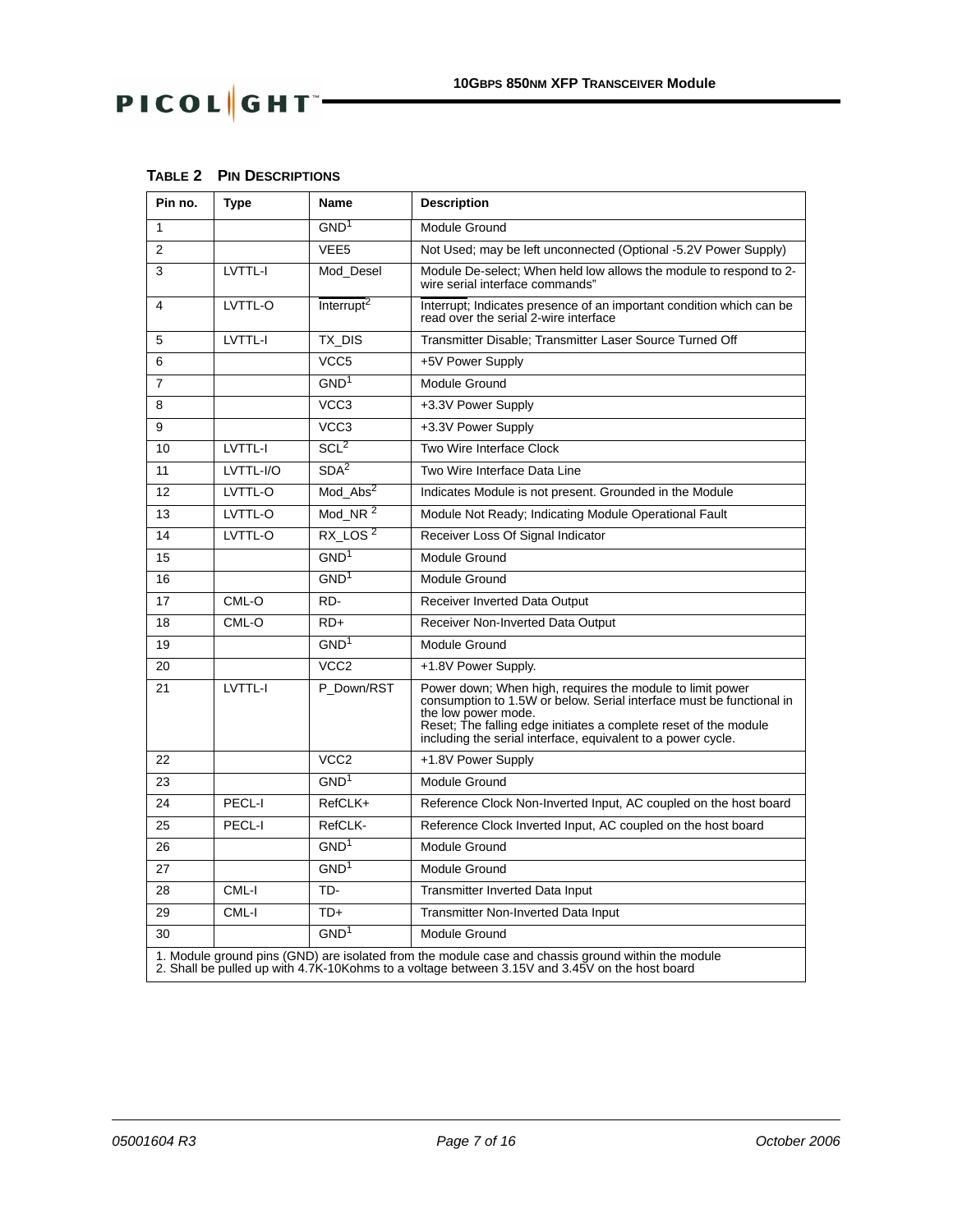## <span id="page-7-0"></span>**3.2 XFP/XFI REFERENCE MODEL COMPLIANCE POINTS**



### <span id="page-7-1"></span>**3.3 ABSOLUTE MAXIMUM RATINGS**

| (Damage Threshold, CW operation unless otherwise stated) |           |                          |    |  |  |
|----------------------------------------------------------|-----------|--------------------------|----|--|--|
| Unit<br>Symbol<br>Ratings<br><b>Parameter</b>            |           |                          |    |  |  |
| Storage Temperature                                      | 'st       | $-40$ to $+100$          | °C |  |  |
| Operating case temperature                               | log       | $-40$ to 80              | °C |  |  |
| <b>Relative Humidity</b>                                 | <b>RH</b> | 5 to 95 (non-condensing) | %  |  |  |

### <span id="page-7-2"></span>**3.4 ELECTRICAL CHARACTERISTICS**

| $(T_{\text{op}} = 0^{\circ}C - 70^{\circ}C$ case, CW operation unless otherwise stated) |                       |              |      |               |        |                                                                                                       |  |  |  |
|-----------------------------------------------------------------------------------------|-----------------------|--------------|------|---------------|--------|-------------------------------------------------------------------------------------------------------|--|--|--|
| <b>Parameter</b>                                                                        | Symbol                | Min          | Typ. | Max           | Unit   | <b>Notes</b>                                                                                          |  |  |  |
| Supply currents and voltages                                                            |                       |              |      |               |        |                                                                                                       |  |  |  |
| Voltage <sub>3</sub>                                                                    | Vcc <sub>3</sub>      | 3.14         | 3.3  | 3.46          | V      | With Respect to GND                                                                                   |  |  |  |
| Voltage <sub>5</sub>                                                                    | Vcc <sub>5</sub>      | 4.75         | 5.0  | 5.25          | $\vee$ |                                                                                                       |  |  |  |
| Voltage <sub>2</sub>                                                                    | Vcc <sub>2</sub>      | 1.71         | 1.8  | 1.89          |        | <b>VPS</b>                                                                                            |  |  |  |
| Supply Current <sub>3</sub>                                                             | ICC <sub>3</sub>      |              | 330  | 400           | mA     |                                                                                                       |  |  |  |
| Supply Current <sub>5</sub>                                                             | $_{\text{LCG}_5}$     |              | 50   | 60            | mA     |                                                                                                       |  |  |  |
| Supply Current <sub>2</sub>                                                             | $_{\text{ICC}_2}$     |              | 10   | 15            | mA     | <b>VPS</b>                                                                                            |  |  |  |
|                                                                                         |                       |              |      |               |        | Low speed control and sense signals (detailed specification in XFP MSA v3.1 at http://www.xfpmsa.org) |  |  |  |
| Outputs (Interrupt, Mod_NR,<br>RX LOS)                                                  | VOL                   | 0.0          |      | 0.4           | $\vee$ | Rpullup pulled to host Vcc, measured at host<br>side of connector. IOL(max)=3mA                       |  |  |  |
|                                                                                         | <b>V</b> он           | host Vcc-0.5 |      | host Vcc+ 0.3 | $\vee$ | Rpullup pulled to host _Vcc, measured at host<br>side of connector.                                   |  |  |  |
| Inputs (TX_DIS, P_Down/RST)                                                             | VIL                   | $-0.3$       |      | 0.8           | $\vee$ | Rpullup pulled to host Vcc, measured at XFP<br>side of connector. IIL(max)=-10uA                      |  |  |  |
|                                                                                         | <b>V<sub>IH</sub></b> | 2.0          |      | $Vcc3+0.3$    | $\vee$ | Rpullup pulled to host _Vcc, measured at XFP<br>side of connector. IIL(max)=10uA                      |  |  |  |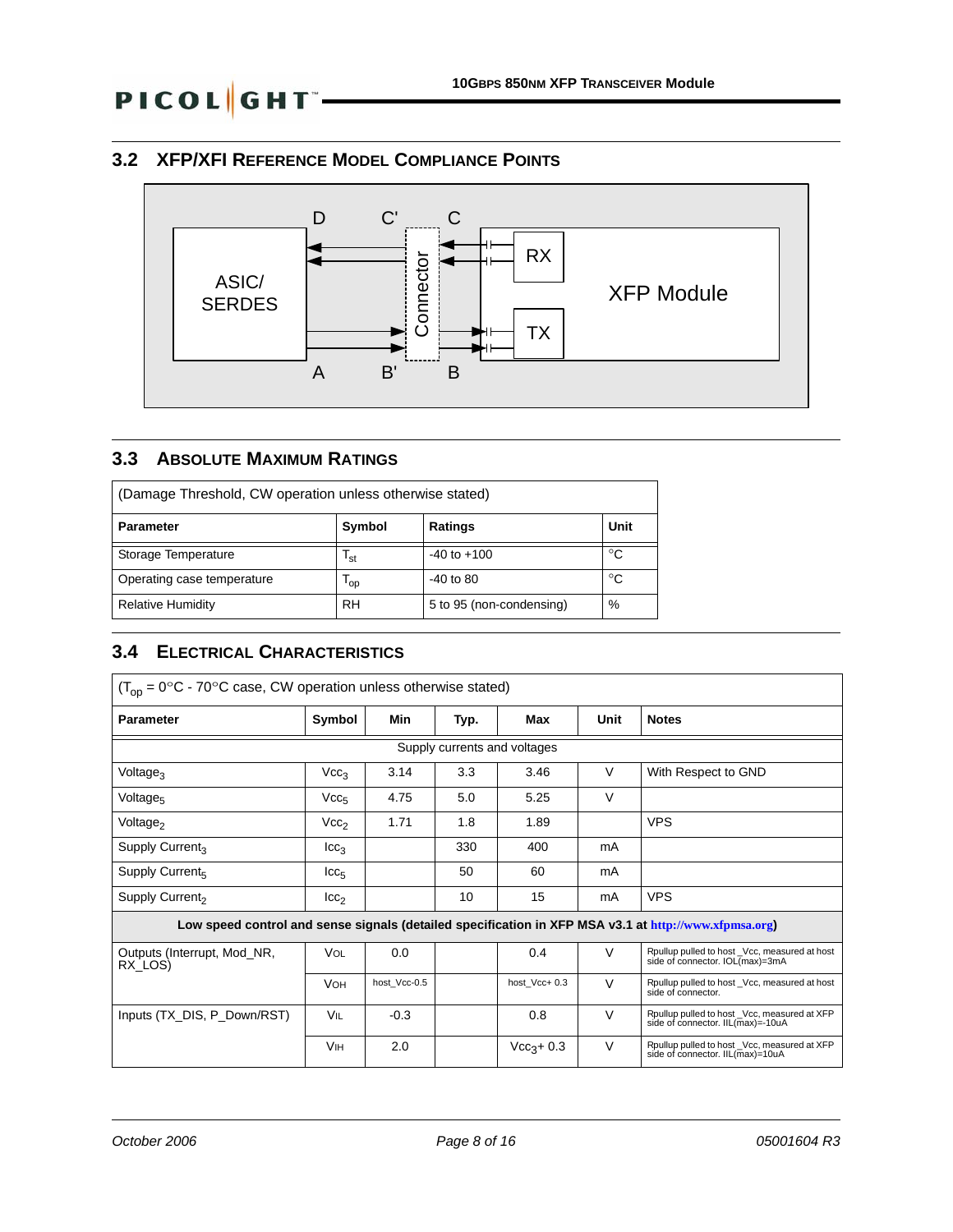# **3.4 ELECTRICAL CHARACTERISTICS** (continued)

PICOL GHT-

| $(T_{op} = 0^{\circ}C - 70^{\circ}C$ case, CW operation unless otherwise stated)    |                       |             |         |             |            |                                                                                  |  |  |
|-------------------------------------------------------------------------------------|-----------------------|-------------|---------|-------------|------------|----------------------------------------------------------------------------------|--|--|
| <b>Parameter</b>                                                                    | Symbol                | Min         | Typ.    | Max         | Unit       | <b>Notes</b>                                                                     |  |  |
| SCL and SDA Inputs                                                                  | VIL                   | $-0.3$      |         | $Vec3$ *0.3 |            | Rpullup pulled to host Vcc, measured at XFP<br>side of connector. IIL(max)=-10uA |  |  |
|                                                                                     | <b>V<sub>IH</sub></b> | $Vcc_3*0.7$ |         | $Vcc3+0.5$  |            | Rpullup pulled to host _Vcc, measured at XFP<br>side of connector. IIL(max)=10uA |  |  |
| Transmitter Input (detailed specification in XFP MSA v3.1 at http://www.xfpmsa.org) |                       |             |         |             |            |                                                                                  |  |  |
| Data input baud rate nominal                                                        |                       | 9.95        | 10.3125 | 10.75       | GBd        |                                                                                  |  |  |
| Data input bit rate tolerance                                                       |                       |             |         | $+/-100$    | ppm        |                                                                                  |  |  |
| Data input compliance                                                               |                       |             | C       |             |            | internally AC coupled signals                                                    |  |  |
| Data input Differential<br>Impedance                                                | $R_{I}$               | 80          | 100     | 120         | Ω          |                                                                                  |  |  |
| Receiver Output (detailed specification in XFP MSA v3.1 at http://www.xfpmsa.org)   |                       |             |         |             |            |                                                                                  |  |  |
| Data output baud rate nominal                                                       |                       | 9.95        | 10.3125 | 10.75       | <b>GBd</b> |                                                                                  |  |  |
| Data output compliance                                                              |                       |             | B       |             |            | internally AC coupled signals                                                    |  |  |
| Data output bit rate stability                                                      |                       |             |         | $+/-100$    | ppm        |                                                                                  |  |  |

## <span id="page-8-0"></span>**3.5 JITTER SPECIFICATIONS**

| <b>Parameter</b>                                                                                                     | Symbol         | Min | Max   | Unit      | <b>Notes</b>                                                                                                     |  |  |  |  |
|----------------------------------------------------------------------------------------------------------------------|----------------|-----|-------|-----------|------------------------------------------------------------------------------------------------------------------|--|--|--|--|
| Transmitter electrical input jitter from host at B (detailed specification in XFP MSA v3.1 at http://www.xfpmsa.org) |                |     |       |           |                                                                                                                  |  |  |  |  |
| <b>Total Non-DDJ Jitter</b>                                                                                          |                |     | 0.41  | $UI(p-p)$ | Total jitter less ISI                                                                                            |  |  |  |  |
| <b>Total Jitter</b>                                                                                                  | TJ             |     | 0.61  | $UI(p-p)$ |                                                                                                                  |  |  |  |  |
| Eye Mask                                                                                                             | X <sub>1</sub> |     | 0.305 | UI        | Mask coordinate $X1=0.205$ if total non-DDJ is<br>measured                                                       |  |  |  |  |
| Eye Mask                                                                                                             | Y1             | 60  |       | mV        |                                                                                                                  |  |  |  |  |
| Eye mask                                                                                                             | Y2             |     | 410   | mV        | 50 mV is allocated for multiple reflections                                                                      |  |  |  |  |
|                                                                                                                      |                |     |       |           | Receiver electrical output jitter to host at C (detailed specification in XFP MSA v3.1 at http://www.xfpmsa.org) |  |  |  |  |
| Deterministic Jitter                                                                                                 | DJ             |     | 0.18  | $UI(p-p)$ | Includes jitter transferred from the optical<br>receiver during any valid operational input                      |  |  |  |  |
| <b>Total Jitter</b>                                                                                                  | TJ             |     | 0.34  | $UI(p-p)$ | condition.                                                                                                       |  |  |  |  |
| Sinusoidal Jitter Tolerence                                                                                          | SJ             |     |       |           |                                                                                                                  |  |  |  |  |
| Eye Mask                                                                                                             |                |     | 0.17  | UI        |                                                                                                                  |  |  |  |  |
| Eye Mask                                                                                                             |                |     | 0.42  | UI        |                                                                                                                  |  |  |  |  |
| Eye Mask                                                                                                             |                | 170 |       | mV        |                                                                                                                  |  |  |  |  |
| Eye Mask                                                                                                             |                |     | 425   | mV        |                                                                                                                  |  |  |  |  |
|                                                                                                                      |                |     |       |           | Datacom module transmitter and receiver (detailed specification in XFP MSA v3.1 at http://www.xfpmsa.org)        |  |  |  |  |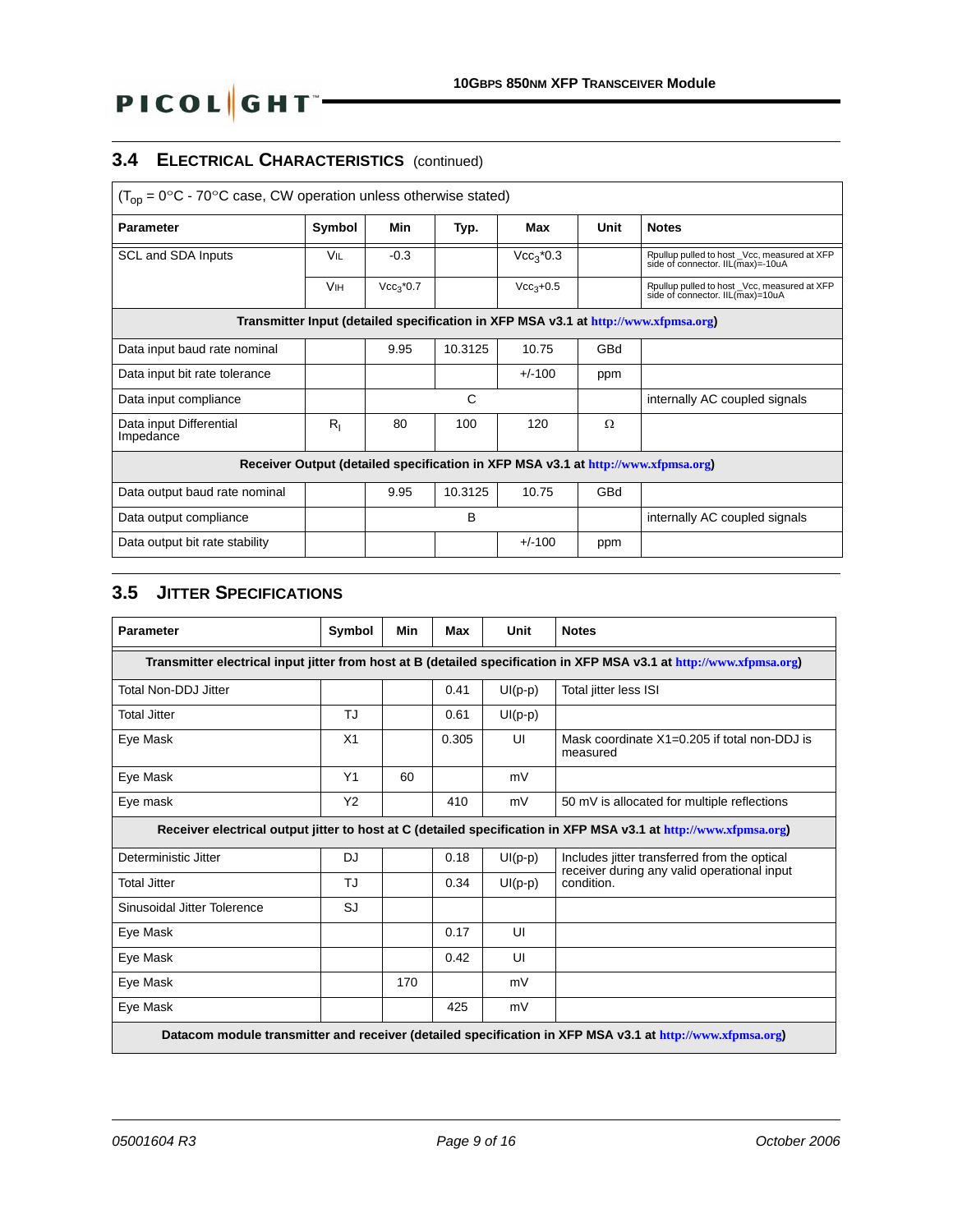| <b>Parameter</b>                                | <b>Symbol</b> | Min | Max | Unit | <b>Notes</b>                                                                    |  |  |
|-------------------------------------------------|---------------|-----|-----|------|---------------------------------------------------------------------------------|--|--|
| Meets the requirements of IEEE802.3ae and 10GFC |               |     |     |      |                                                                                 |  |  |
| Jitter Transfer Bandwidth                       | <b>BW</b>     |     | 8   | MHz  | PRBS 2^31-1, Data or scrambled 64B/66B as<br>detailed in IFFF 802.3ae Clause 52 |  |  |
| Jitter Peaking                                  |               |     |     | dB   | Frequency >50 KHz                                                               |  |  |

### <span id="page-9-0"></span>**3.6 INPUT REFERENCE CLOCK SPECIFICATIONS**

| <b>Parameter</b>                       | Symbol   | Min    | Typ.    | Max    | Unit          | <b>Notes</b>    |
|----------------------------------------|----------|--------|---------|--------|---------------|-----------------|
| Clock differential input impedance     | Zd       | 80     | 100     | 120    | Ω             |                 |
| Differential input clock amplitude     |          | 640    |         | 1600   | mV            | AC coupled PECL |
| Reference clock duty cycle             |          | 40     |         | 60     | $\frac{0}{0}$ |                 |
| Reference Clock Rise/Fall time         | Tr/Tf    | 200    |         | 1250   | ps            | 20%-80%         |
| Reference clock frequency              | $f_0$    |        | Baud/64 |        | <b>MHz</b>    |                 |
| RMS random jitter                      | $\sigma$ |        |         | 10     | ps            | up to 100 MHz   |
| Reference clock frequency<br>tolerance | Λf       | $-100$ |         | $+100$ | ppm           |                 |

# <span id="page-9-1"></span>**3.7 TIMING REQUIREMENT OF CONTROL AND STATUS I/O**

| <b>Parameter</b>                                                   | Symbol        | Min | Max | Unit | <b>Notes</b>                                                            |
|--------------------------------------------------------------------|---------------|-----|-----|------|-------------------------------------------------------------------------|
| TX DIS assert time                                                 | t off         |     | 10  | usec | Rising edge of TX_DIS to fall of<br>output signal below 10% of nominal  |
| TX_DIS negate time                                                 | t on          |     | 2   | msec | Falling edge of TX_DIS to rise of<br>output signal above 90% of nominal |
| Time to initialize                                                 | t init        |     | 300 | msec | From power on or from power falling<br>edge of P_Down/RST               |
| Interrupt assert delay                                             | Interrupt_on  |     | 200 | msec | From occurrence of the condition<br>triggering Interrupt.               |
| Interrupt negate delay                                             | Interrupt_off |     | 500 | usec | From clear on read Interrupt flags                                      |
| P Down/RST assert delay                                            | P Down.RST on |     | 100 | usec | From power down initiation                                              |
| Mod NR assert delay                                                | Mod NR on     |     | 1   | msec | From occurrence of fault to<br>assertion of Mod NR                      |
| Mod_NR negate delay                                                | Mod_NR_off    |     | 1   | msec | From clearance of signal to negation<br>of Mod NR                       |
| P-Down reset time                                                  |               | 10  |     | usec | Min. length of P-Down assert to<br>initiate reset                       |
| RX LOS assert delay                                                | t loss on     |     | 100 | usec | From Occurrence of loss of signal to<br>assertion of RX LOS             |
| RX_LOS negate delay                                                | t loss off    |     | 100 | usec | From Occurrence of loss of signal to<br>negation of RX_LOS              |
| 2-wire serial bus timing is described in Chapter 4 of XFP MSA v3.1 |               |     |     |      |                                                                         |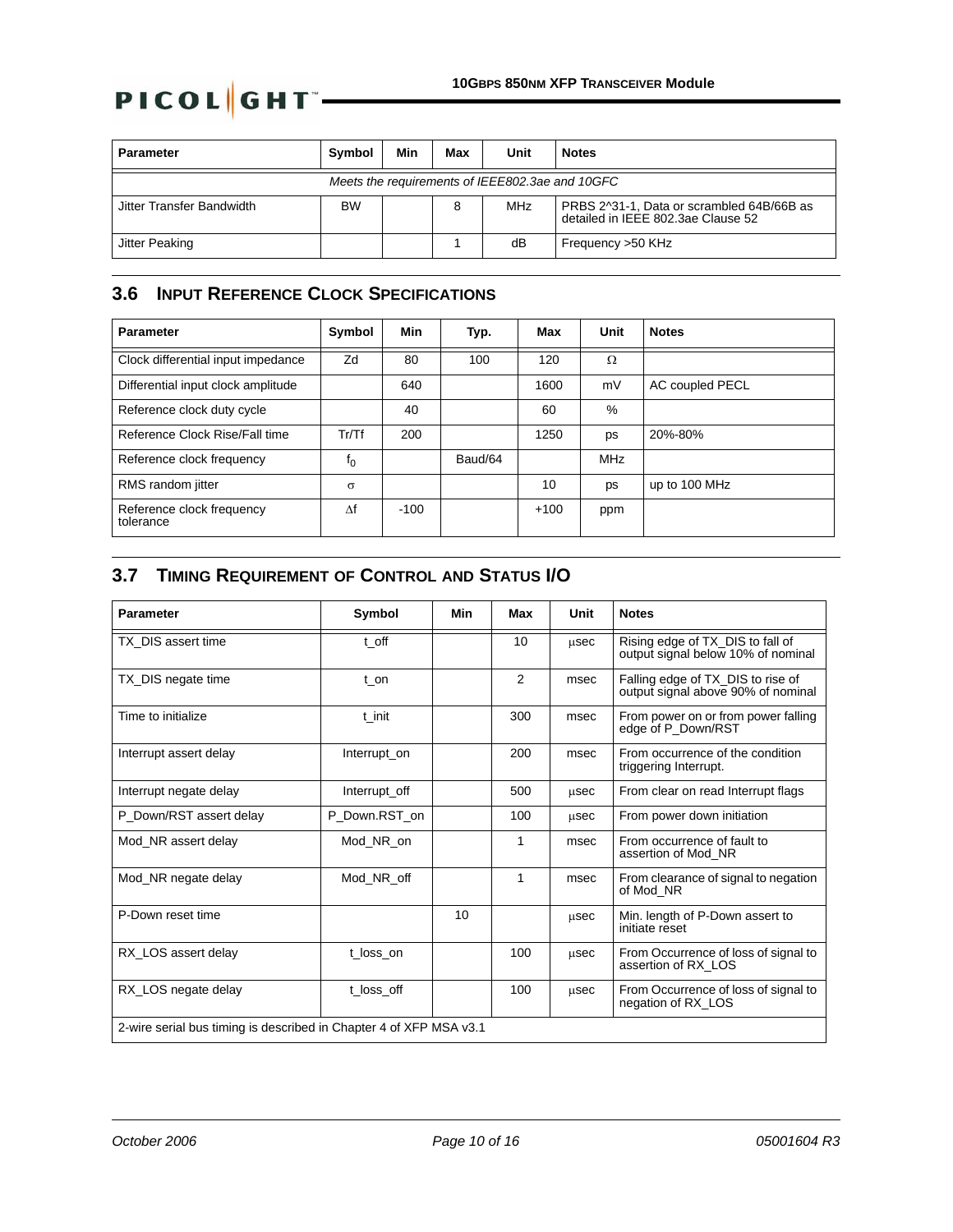### <span id="page-10-0"></span>**3.8 XFP 2-WIRE INTERFACE PROTOCOL AND MANAGEMENT INTERFACE**

The Picolight PL-XXL-SC-S45-22 module incorporates a XFP compliant 2-wire management interface which is used for serial ID, digital diagnostics, and certain control functions. It is modeled on the SFF-8472 Rev 9.3 specification modified to accommodate a single 2-wire interface address. In addition to the basic I2C read/write functionality the modules support packet error checking that, when enabled, allows the host system to confirm the validity of any read data. Details of the protocol and interface are explicitly described in the MSA. Please refer to the MSA for design reference.



#### **Figure 4 XFP 2-WIRE SERIAL DIGITAL DIAGNOSTIC MEMORY MAP**

**PICOL**GHT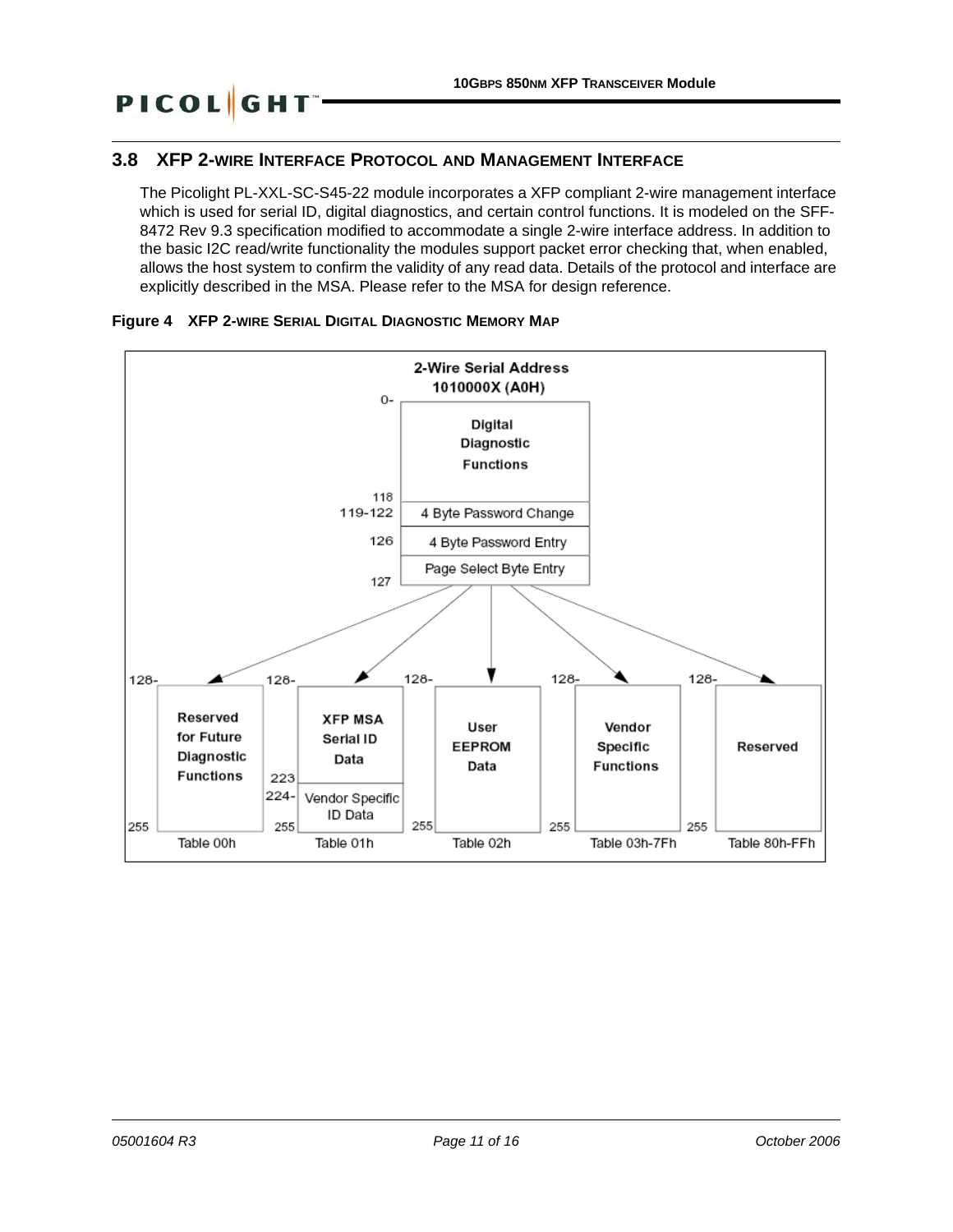### <span id="page-11-0"></span>**3.9 OPTICAL CHARACTERISTICS**

PICOL GHT

| $(T_{\text{case}} = 0 \text{ to } 70^{\circ}\text{C}, \text{CW operation unless otherwise stated})$ |                       |            |                 |            |       |                                                                                                                                                      |  |  |  |
|-----------------------------------------------------------------------------------------------------|-----------------------|------------|-----------------|------------|-------|------------------------------------------------------------------------------------------------------------------------------------------------------|--|--|--|
| Parameter*                                                                                          | Symbol                | <b>Min</b> | Typ.            | Max        | Unit  | <b>Notes</b>                                                                                                                                         |  |  |  |
|                                                                                                     | <b>Transmitter</b>    |            |                 |            |       |                                                                                                                                                      |  |  |  |
| Signal speed                                                                                        |                       | 9.95       | 10.3125         | 10.75      | Gbps  |                                                                                                                                                      |  |  |  |
| Signal tolerance                                                                                    |                       |            |                 | $+/-100$   | ppm   |                                                                                                                                                      |  |  |  |
| <b>Average Optical Power</b>                                                                        | $P_{Avg}$             | $-5.0$     | $-2.76$         | $-1.5$     | dBm   |                                                                                                                                                      |  |  |  |
| <b>Extinction Ratio</b>                                                                             | Er                    | 3          | 5.5             | 9.0        | dB    |                                                                                                                                                      |  |  |  |
| Triple trade off curve compliance                                                                   |                       |            |                 |            |       | Triple trade off curves define<br>OMA, Spectral Width and                                                                                            |  |  |  |
| OMA (Optical modulation<br>amplitude)                                                               | <b>OMA</b>            | 380        | 600             | 1000       | uW    | Center Wavelength (any two<br>parameters fix the third)                                                                                              |  |  |  |
| <b>RMS Spectral Width</b>                                                                           | $\Delta\lambda$       |            | 0.25            | 0.45       | nm    |                                                                                                                                                      |  |  |  |
| Center Wavelength                                                                                   | $\lambda_{\sf p}$     | 840        | 850             | 860        | nm    |                                                                                                                                                      |  |  |  |
| <b>Relative Intensity Noise</b>                                                                     | RIN <sub>12</sub> OMA |            |                 | $-128$     | dB/Hz |                                                                                                                                                      |  |  |  |
| <b>Transmitter and Dispersion</b><br>Penalty                                                        | <b>TDP</b>            |            |                 | 3.9        | dB    |                                                                                                                                                      |  |  |  |
| Return Loss Tolerance                                                                               |                       |            |                 | 12         | dB    |                                                                                                                                                      |  |  |  |
|                                                                                                     |                       |            | <b>Receiver</b> |            |       |                                                                                                                                                      |  |  |  |
| Signal Speed                                                                                        |                       | 9.95       | 10.3125         | 10.75      | GBd   |                                                                                                                                                      |  |  |  |
| Wavelength                                                                                          | $\lambda_{\sf p}$     | 840        |                 | 860        | nm    |                                                                                                                                                      |  |  |  |
| <b>Return Reflectance</b>                                                                           |                       |            |                 | $-12$      | dB    |                                                                                                                                                      |  |  |  |
| Average receive power                                                                               |                       |            |                 | $-1.0$     | dBm   |                                                                                                                                                      |  |  |  |
| Stressed Rx Sensitivity OMA                                                                         | $S_S$                 |            |                 | $-7.5$     | dBm   |                                                                                                                                                      |  |  |  |
| <b>Bit Error Ratio</b>                                                                              | <b>BER</b>            |            |                 | $10^{-12}$ |       | <b>Without FEC</b>                                                                                                                                   |  |  |  |
|                                                                                                     |                       |            |                 |            |       | * See IEEE P802.3ae Media Access Control (MAC)Parameters, Physical Layer, and Management Parameters for 10 Gb/s Operation for complete specification |  |  |  |

# <span id="page-11-1"></span>**3.10 OPTICAL LINK DISTANCES**

| Data Rate       | <b>Fiber Type</b> | Modal Bandwidth @ 850nm<br>(MHz-km) | Worst case distance<br>range specified (m) | Typical range (m) |
|-----------------|-------------------|-------------------------------------|--------------------------------------------|-------------------|
|                 | 62.5/125um MMF    | 160                                 | $2 - 26$                                   |                   |
| $9.95 -$        | 62.5/125um MMF    | 200                                 | $2 - 33$                                   |                   |
| 10.3125<br>Gbps | 50/125um MMF      | 400                                 | $2 - 66$                                   |                   |
|                 | 50/125um MMF      | 500                                 | $2 - 82$                                   |                   |
|                 | 50/125um MMF      | 2000                                | $2 - 300$                                  | >400              |
|                 |                   |                                     |                                            |                   |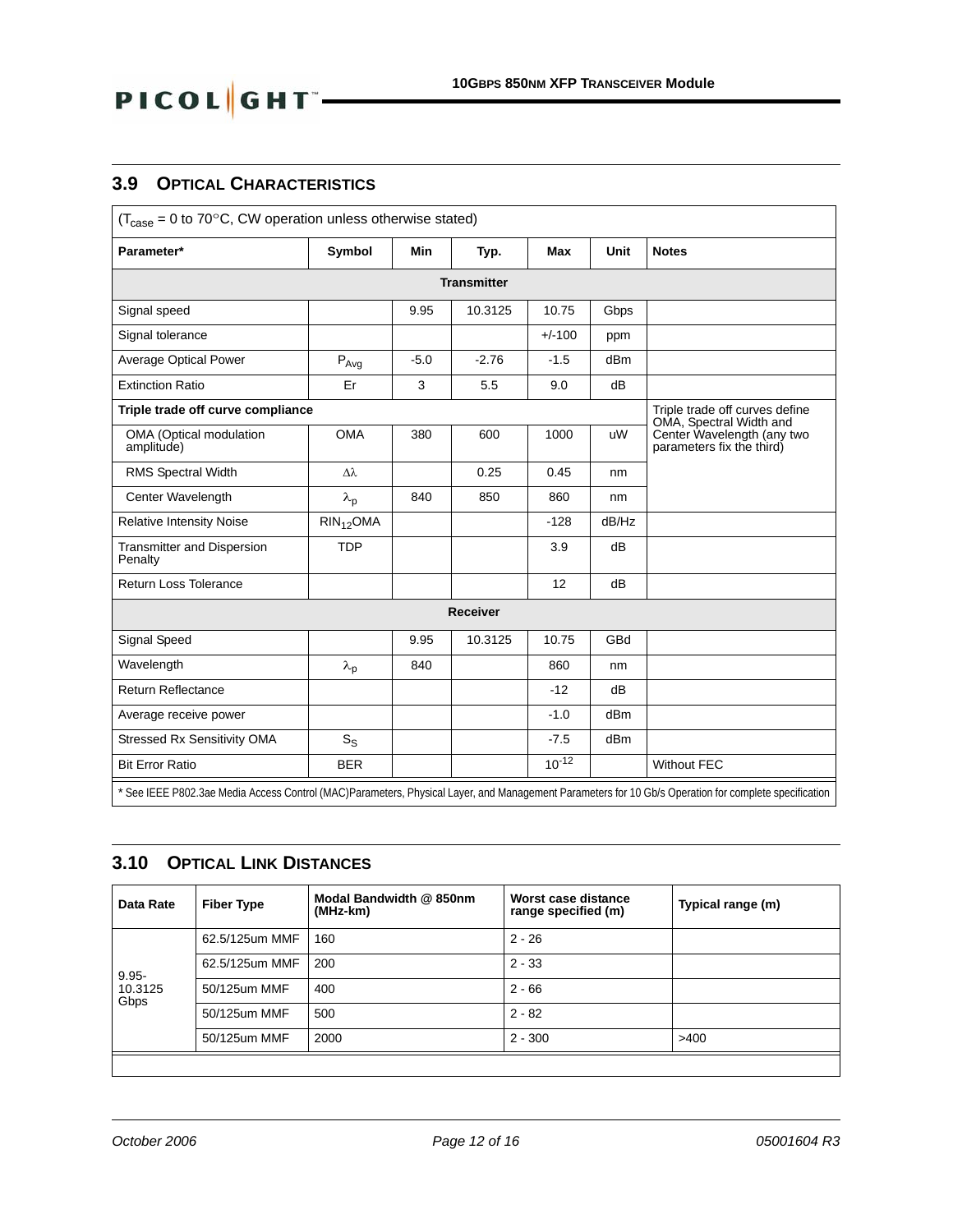# <span id="page-12-0"></span>**3.11 REGULATORY COMPLIANCE**

PICOL GHT

The PL-XXL-SC-S45-22 complies with international Electromagnetic Compatibility (EMC) and international safety requirements and standards (see details in [Table 3 on page 13](#page-12-2)). EMC performance is dependent on the overall system design. Information included herein is intended as a figure of merit for designers to use as a basis for design decisions.

<span id="page-12-2"></span>

|  | <b>TABLE 3 REGULATORY COMPLIANCE</b> |  |
|--|--------------------------------------|--|
|--|--------------------------------------|--|

| <b>Feature</b>                       | <b>Test Method</b>                                                                                                                 | <b>Performance</b>                                                                                                                                               |
|--------------------------------------|------------------------------------------------------------------------------------------------------------------------------------|------------------------------------------------------------------------------------------------------------------------------------------------------------------|
| <b>Component Safety</b>              | UL 60950<br>$11.94 - 10$<br>EN 60950                                                                                               | <b>UL File E209897</b><br>TUV Report/Certificate (CB Scheme)                                                                                                     |
| <b>Laser Eye Safety</b>              | EN 60825<br>U. S. 21 CFR 1040.10 and 1040.11                                                                                       | CDRH compliant and Class 1 laser eye safe<br><b>TUV Certificate</b>                                                                                              |
| <b>Electromagnetic Compatibility</b> |                                                                                                                                    |                                                                                                                                                                  |
| <b>CE</b>                            | <b>EU Declaration of Conformity</b>                                                                                                | Compliant with European EMC and Safety Standards                                                                                                                 |
| <b>Electromagnetic Emissions</b>     | EMC Directive 89/336/EEC<br>FCC CFR47 Part 15<br><b>IEC/CISPR 22</b><br>AS/NZS CISPR22<br>EN 55022<br>ICES-003. Issue 4<br>VCCI-03 | Noise frequency range: 30 MHz to 16 GHz. Good system EMI design practice required to achieve Class B margins.                                                    |
| <b>Electromagnetic Immunity</b>      | EMC Directive 89/336/EEC<br>IEC/CISPR/24<br>EN 55024                                                                               | Class $1 (> 1$ kV)                                                                                                                                               |
| <b>ESD Immunity</b>                  | EN 61000-4-2                                                                                                                       | Exceeds Requirements. Withstands discharges of; 15kV contact,<br>25kV air                                                                                        |
| Radiated Immunity                    | EN 61000-4-3: 1998                                                                                                                 | Exceeds Requirements. Field strength of 10V/m RMS, from 10<br>MHz to 1 GHz. No effect on transmitter/receiver performance is<br>detectable between these limits. |

### <span id="page-12-1"></span>**3.12 PCB LAYOUT**

Recommended PCB layout is given in XFP MSA v 3.1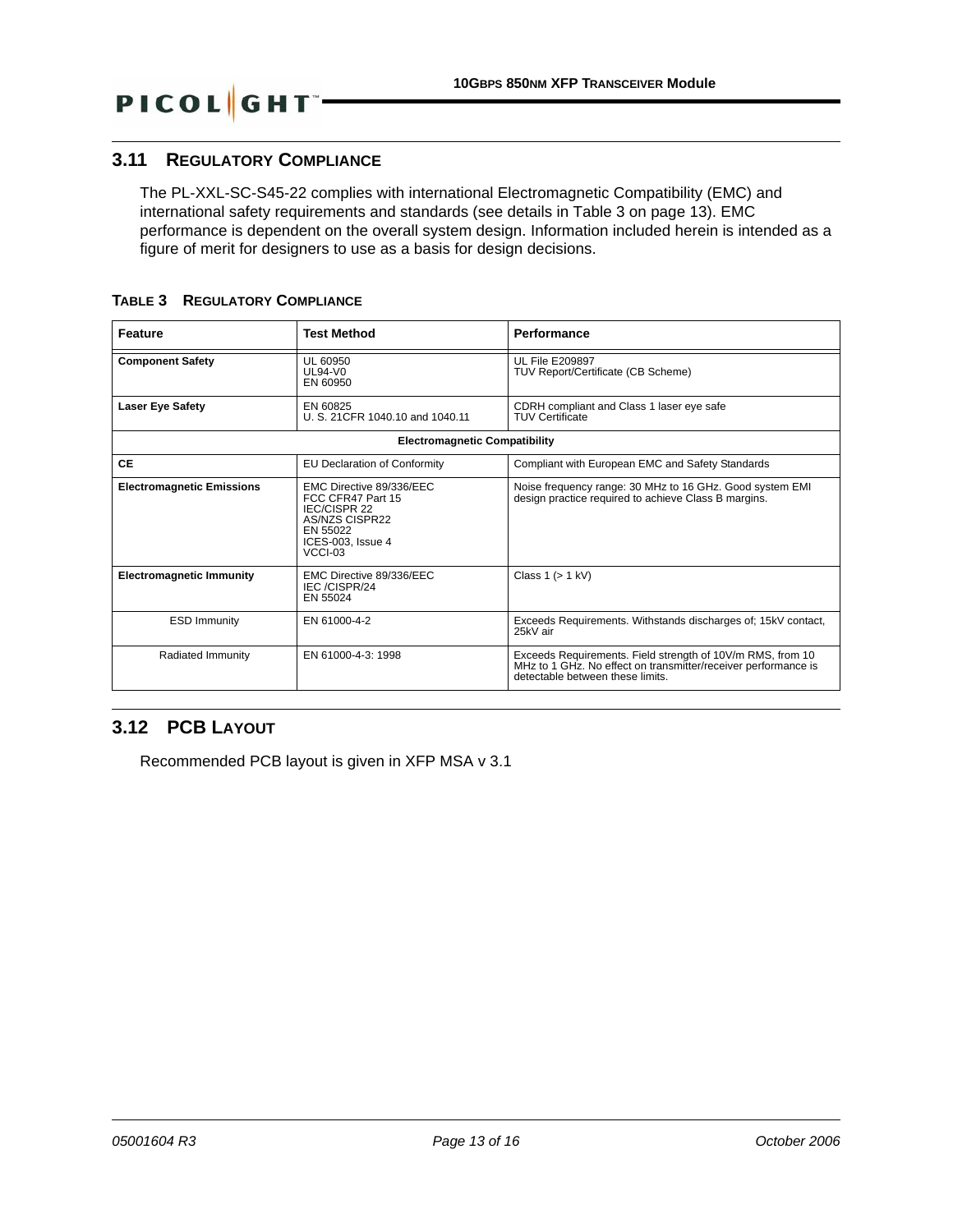### <span id="page-13-1"></span>**3.13 MODULE OUTLINE**





DIMENSIONS ARE REFERENCE ONLY IN MM

### <span id="page-13-0"></span>**3.14 CONNECTORS**

#### **FIBER**

The XFP module has a duplex LC receptacled connector.

#### **ELECTRICAL**

The electrical connector is the 30-way, two row PCB edge connector. Customer connector is Tyco/ AMP Part No. 788862C or equivalent.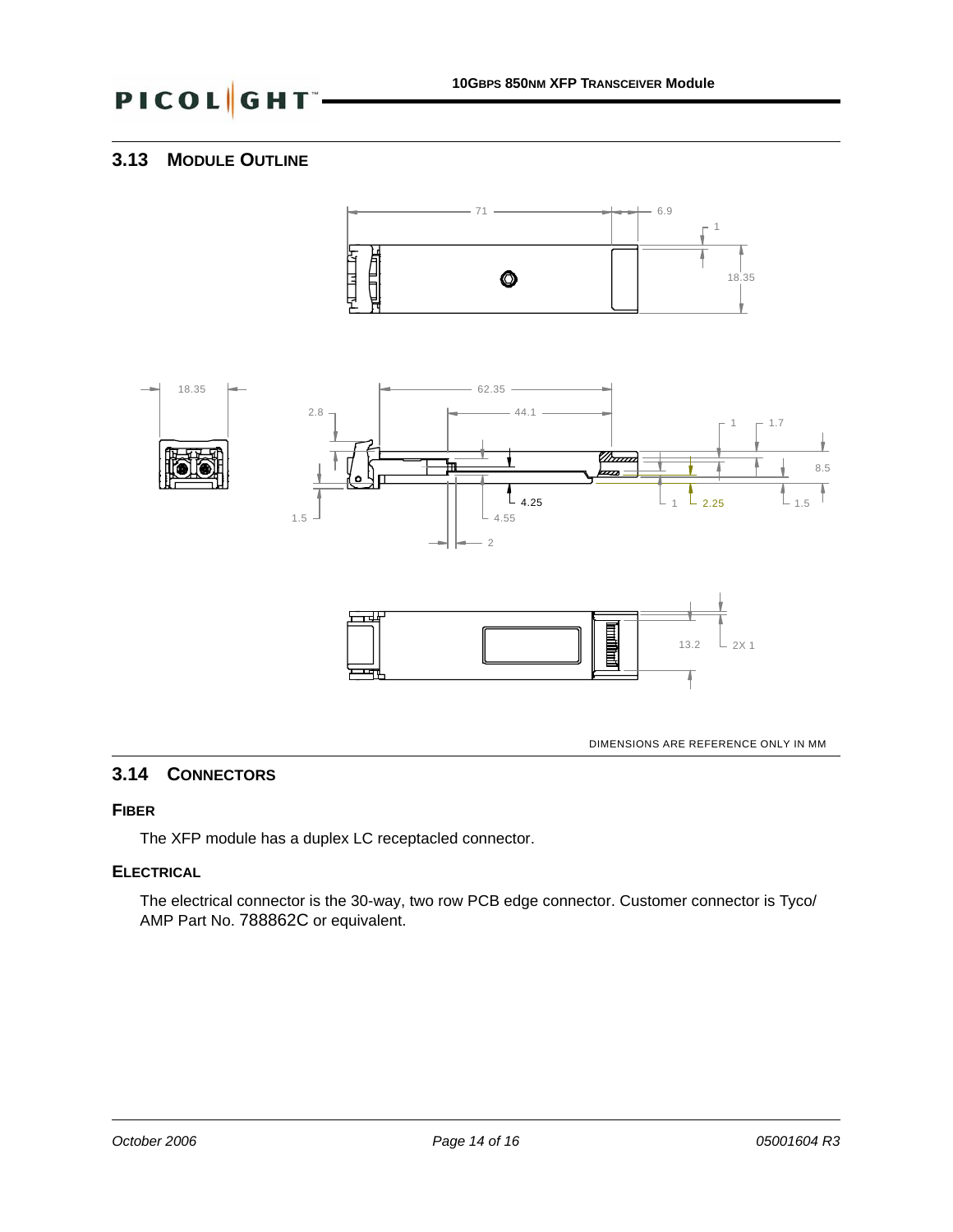#### SECTION 4 **RELATED INFORMATION**

Other information related to the includes:

- **•** SECTION 4.1 PACKAGE [AND HANDLING INSTRUCTIONS](#page-14-0) BELOW
- **•** [SECTION 4.2 ESD DISCHARGE \(ESD\) BELOW](#page-14-1)
- **•** [SECTION 4.3 EYE SAFETY](#page-15-0) ON PAGE 16

#### <span id="page-14-0"></span>**4.1 PACKAGE AND HANDLING INSTRUCTIONS**

#### **CONNECTOR COVERS**

The PL-XXL-SC-S45-22 is supplied with an LC duplex receptacle. The connector covers supplied protect the connector during standard manufacturing processes and handling by preventing contamination from dust, aqueous solutions, body oils, or airborne particles.

**Note:** It is recommended that the connector plug remain on whenever the transceiver optical fiber connector is not inserted.

#### **RECOMMENDED CLEANING AND DE-GREASING CHEMICALS**

Picolight recommends the use of methyl, isopropyl and isobutyl alcohols for cleaning.

Do not use halogenated hydrocarbons (e.g. trichloroethane, ketones such as acetone, chloroform, ethyl acetate, MEK, methylene chloride, methylene dichloride, phenol, N-methylpyrolldone).

#### **HOUSING**

The PL-XXL-SC-S45-22 housing is made from zinc.

#### <span id="page-14-1"></span>**4.2 ESD DISCHARGE (ESD)**

#### **HANDLING**

Normal ESD precautions are required during the handling of this module. This transceiver is shipped in ESD protective packaging. It should be removed from the packaging and otherwise handled in an ESD protected environment utilizing standard grounded benches, floor mats, and wrist straps.

#### **TEST AND OPERATION**

In most applications, the optical connector will protrude through the system chassis and be subjected to the same ESD environment as the system. Once properly installed in the system, this transceiver should meet and exceed common ESD testing practices and fulfill system ESD requirements.

Typical of optical transceivers, this module's receiver contains a highly sensitive optical detector and amplifier which may become temporarily saturated during an ESD strike. This could result in a short burst of bit errors. Such an event might require that the application re-acquire synchronization at the higher layers (e.g. Serializer/Deserializer chip).